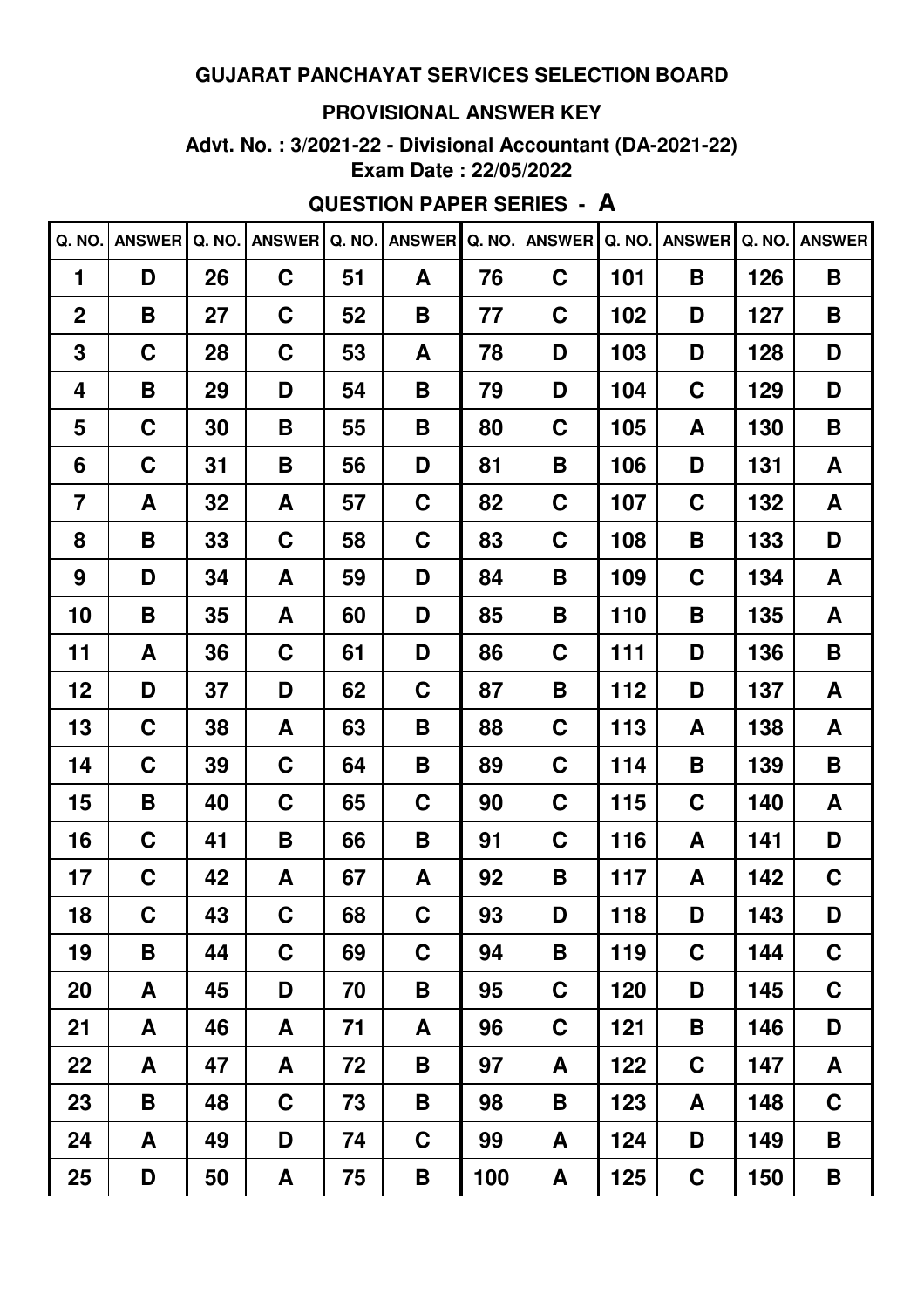#### **PROVISIONAL ANSWER KEY**

**Advt. No. : 3/2021-22 - Divisional Accountant (DA-2021-22) Exam Date : 22/05/2022**

# **QUESTION PAPER SERIES - B**

| Q. NO.         | <b>ANSWER</b> | Q. NO. | <b>ANSWER</b> | Q. NO. | <b>ANSWER</b> | Q. NO. | <b>ANSWER</b> | Q. NO. | <b>ANSWER</b> | Q. NO. | <b>ANSWER</b> |
|----------------|---------------|--------|---------------|--------|---------------|--------|---------------|--------|---------------|--------|---------------|
| 1              | D             | 26     | C             | 51     | A             | 76     | D             | 101    | A             | 126    | A             |
| $\overline{2}$ | B             | 27     | D             | 52     | B             | 77     | C             | 102    | B             | 127    | C             |
| 3              | $\mathbf C$   | 28     | D             | 53     | $\mathbf C$   | 78     | D             | 103    | $\mathbf C$   | 128    | D             |
| 4              | D             | 29     | D             | 54     | C             | 79     | A             | 104    | C             | 129    | C             |
| 5              | C             | 30     | Β             | 55     | Β             | 80     | A             | 105    | C             | 130    | Β             |
| 6              | B             | 31     | Β             | 56     | A             | 81     | B             | 106    | B             | 131    | D             |
| $\overline{7}$ | A             | 32     | $\mathbf C$   | 57     | $\mathbf C$   | 82     | D             | 107    | D             | 132    | A             |
| 8              | A             | 33     | D             | 58     | $\mathbf C$   | 83     | B             | 108    | A             | 133    | $\mathbf C$   |
| 9              | B             | 34     | C             | 59     | C             | 84     | D             | 109    | D             | 134    | D             |
| 10             | D             | 35     | A             | 60     | D             | 85     | C             | 110    | D             | 135    | A             |
| 11             | B             | 36     | B             | 61     | B             | 86     | A             | 111    | B             | 136    | D             |
| 12             | C             | 37     | A             | 62     | C             | 87     | D             | 112    | D             | 137    | D             |
| 13             | C             | 38     | A             | 63     | D             | 88     | A             | 113    | A             | 138    | C             |
| 14             | B             | 39     | D             | 64     | C             | 89     | A             | 114    | B             | 139    | D             |
| 15             | A             | 40     | D             | 65     | A             | 90     | D             | 115    | D             | 140    | D             |
| 16             | A             | 41     | D             | 66     | C             | 91     | C             | 116    | D             | 141    | A             |
| 17             | A             | 42     | C             | 67     | C             | 92     | B             | 117    | B             | 142    | C             |
| 18             | D             | 43     | D             | 68     | Β             | 93     | D             | 118    | $\mathbf C$   | 143    | D             |
| 19             | $\mathbf C$   | 44     | B             | 69     | D             | 94     | B             | 119    | $\mathbf C$   | 144    | D             |
| 20             | B             | 45     | D             | 70     | $\mathbf C$   | 95     | A             | 120    | D             | 145    | A             |
| 21             | D             | 46     | D             | 71     | B             | 96     | B             | 121    | $\mathbf C$   | 146    | A             |
| 22             | $\mathbf C$   | 47     | D             | 72     | B             | 97     | A             | 122    | $\mathbf C$   | 147    | D             |
| 23             | $\mathbf C$   | 48     | B             | 73     | B             | 98     | $\mathbf C$   | 123    | D             | 148    | A             |
| 24             | B             | 49     | $\mathbf C$   | 74     | D             | 99     | A             | 124    | B             | 149    | D             |
| 25             | D             | 50     | $\mathbf C$   | 75     | B             | 100    | B             | 125    | B             | 150    | D             |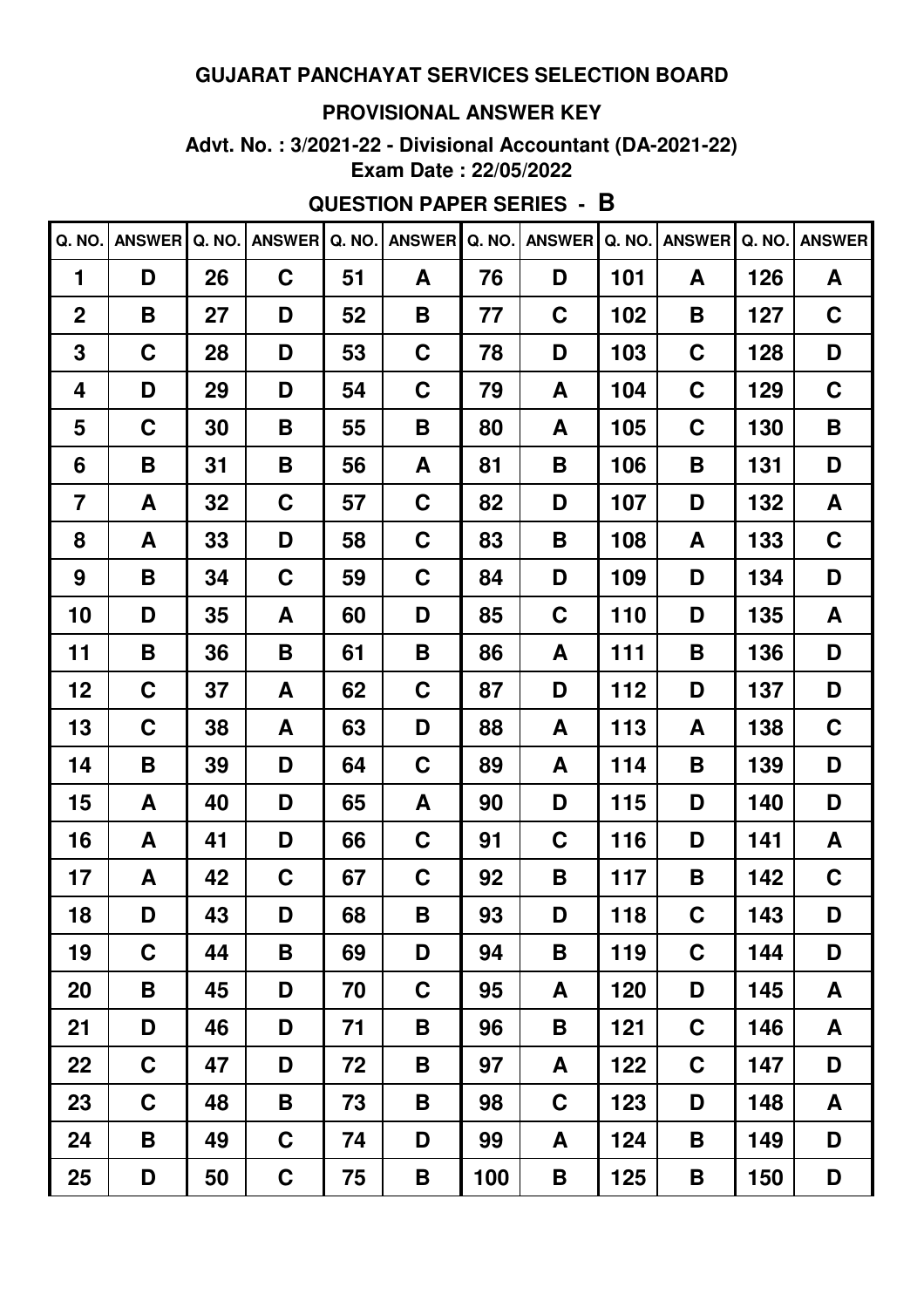#### **PROVISIONAL ANSWER KEY**

**Advt. No. : 3/2021-22 - Divisional Accountant (DA-2021-22) Exam Date : 22/05/2022**

# **QUESTION PAPER SERIES - C**

| Q. NO.         | <b>ANSWER</b> | Q. NO. | <b>ANSWER</b> | Q. NO. | <b>ANSWER</b> | Q. NO. | <b>ANSWER</b> | Q. NO. | <b>ANSWER</b> | Q. NO. | <b>ANSWER</b> |
|----------------|---------------|--------|---------------|--------|---------------|--------|---------------|--------|---------------|--------|---------------|
| 1              | D             | 26     | B             | 51     | D             | 76     | C             | 101    | $\mathbf C$   | 126    | A             |
| $\mathbf 2$    | A             | 27     | C             | 52     | C             | 77     | D             | 102    | B             | 127    | C             |
| 3              | D             | 28     | D             | 53     | B             | 78     | C             | 103    | D             | 128    | A             |
| 4              | B             | 29     | D             | 54     | D             | 79     | A             | 104    | B             | 129    | C             |
| 5              | D             | 30     | A             | 55     | B             | 80     | A             | 105    | A             | 130    | D             |
| 6              | A             | 31     | $\mathbf C$   | 56     | C             | 81     | C             | 106    | D             | 131    | C             |
| $\overline{7}$ | D             | 32     | C             | 57     | A             | 82     | B             | 107    | A             | 132    | D             |
| 8              | D             | 33     | C             | 58     | A             | 83     | B             | 108    | B             | 133    | B             |
| 9              | D             | 34     | D             | 59     | B             | 84     | D             | 109    | C             | 134    | A             |
| 10             | D             | 35     | C             | 60     | B             | 85     | A             | 110    | A             | 135    | C             |
| 11             | A             | 36     | B             | 61     | A             | 86     | D             | 111    | A             | 136    | A             |
| 12             | B             | 37     | A             | 62     | D             | 87     | D             | 112    | D             | 137    | B             |
| 13             | C             | 38     | C             | 63     | D             | 88     | D             | 113    | A             | 138    | A             |
| 14             | A             | 39     | C             | 64     | C             | 89     | C             | 114    | C             | 139    | B             |
| 15             | B             | 40     | D             | 65     | A             | 90     | D             | 115    | B             | 140    | D             |
| 16             | C             | 41     | D             | 66     | A             | 91     | D             | 116    | A             | 141    | D             |
| 17             | A             | 42     | B             | 67     | B             | 92     | Β             | 117    | D             | 142    | D             |
| 18             | D             | 43     | $\mathbf C$   | 68     | $\mathbf C$   | 93     | A             | 118    | D             | 143    | B             |
| 19             | A             | 44     | C             | 69     | B             | 94     | A             | 119    | $\mathbf C$   | 144    | B             |
| 20             | B             | 45     | B             | 70     | A             | 95     | C             | 120    | A             | 145    | A             |
| 21             | B             | 46     | A             | 71     | A             | 96     | $\mathbf C$   | 121    | D             | 146    | A             |
| 22             | B             | 47     | A             | 72     | A             | 97     | A             | 122    | A             | 147    | $\mathbf C$   |
| 23             | A             | 48     | A             | 73     | D             | 98     | $\mathbf C$   | 123    | D             | 148    | D             |
| 24             | B             | 49     | $\mathbf C$   | 74     | D             | 99     | A             | 124    | A             | 149    | A             |
| 25             | $\mathbf C$   | 50     | A             | 75     | $\mathbf C$   | 100    | A             | 125    | A             | 150    | $\mathsf{A}$  |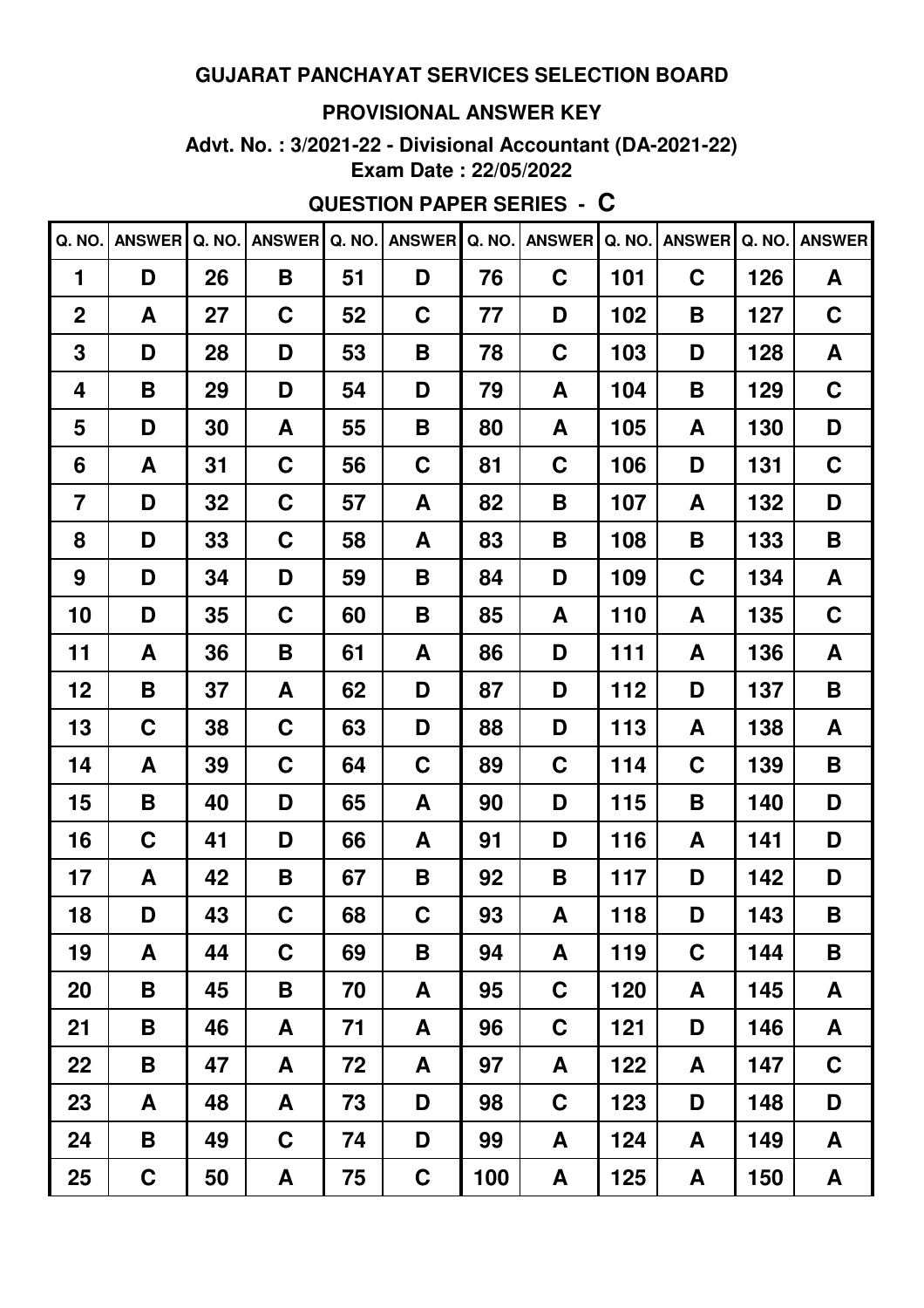#### **PROVISIONAL ANSWER KEY**

**Advt. No. : 3/2021-22 - Divisional Accountant (DA-2021-22) Exam Date : 22/05/2022**

# **QUESTION PAPER SERIES - D**

| Q. NO.         | <b>ANSWER</b> | Q. NO. | <b>ANSWER</b> | Q. NO. | <b>ANSWER</b> | Q. NO. | <b>ANSWER</b> | Q. NO. | <b>ANSWER</b> | Q. NO. | <b>ANSWER</b> |
|----------------|---------------|--------|---------------|--------|---------------|--------|---------------|--------|---------------|--------|---------------|
| 1              | B             | 26     | B             | 51     | A             | 76     | A             | 101    | $\mathbf C$   | 126    | D             |
| $\overline{2}$ | B             | 27     | B             | 52     | A             | 77     | B             | 102    | B             | 127    | A             |
| 3              | B             | 28     | Β             | 53     | B             | 78     | D             | 103    | B             | 128    | C             |
| 4              | D             | 29     | Β             | 54     | A             | 79     | D             | 104    | B             | 129    | C             |
| 5              | C             | 30     | D             | 55     | A             | 80     | C             | 105    | C             | 130    | C             |
| 6              | B             | 31     | B             | 56     | D             | 81     | B             | 106    | D             | 131    | D             |
| $\overline{7}$ | B             | 32     | $\mathbf C$   | 57     | C             | 82     | B             | 107    | D             | 132    | A             |
| 8              | D             | 33     | B             | 58     | D             | 83     | A             | 108    | B             | 133    | Β             |
| 9              | D             | 34     | Β             | 59     | D             | 84     | A             | 109    | D             | 134    | A             |
| 10             | C             | 35     | A             | 60     | A             | 85     | C             | 110    | B             | 135    | A             |
| 11             | A             | 36     | A             | 61     | Β             | 86     | C             | 111    | D             | 136    | D             |
| 12             | C             | 37     | A             | 62     | $\mathbf C$   | 87     | B             | 112    | A             | 137    | D             |
| 13             | D             | 38     | Β             | 63     | C             | 88     | A             | 113    | A             | 138    | Β             |
| 14             | Β             | 39     | A             | 64     | Β             | 89     | A             | 114    | A             | 139    | D             |
| 15             | C             | 40     | C             | 65     | A             | 90     | D             | 115    | B             | 140    | A             |
| 16             | B             | 41     | A             | 66     | B             | 91     | B             | 116    | D             | 141    | D             |
| 17             | A             | 42     | A             | 67     | A             | 92     | D             | 117    | C             | 142    | D             |
| 18             | D             | 43     | B             | 68     | Β             | 93     | $\mathbf C$   | 118    | $\mathbf C$   | 143    | A             |
| 19             | A             | 44     | A             | 69     | D             | 94     | A             | 119    | B             | 144    | D             |
| 20             | D             | 45     | D             | 70     | A             | 95     | $\mathbf C$   | 120    | A             | 145    | A             |
| 21             | B             | 46     | D             | 71     | A             | 96     | A             | 121    | B             | 146    | D             |
| 22             | B             | 47     | B             | 72     | B             | 97     | Β             | 122    | $\mathbf C$   | 147    | D             |
| 23             | B             | 48     | D             | 73     | $\mathbf C$   | 98     | Β             | 123    | A             | 148    | $\mathbf C$   |
| 24             | $\mathbf C$   | 49     | $\mathbf C$   | 74     | A             | 99     | Β             | 124    | B             | 149    | D             |
| 25             | B             | 50     | $\mathbf C$   | 75     | $\mathbf C$   | 100    | B             | 125    | $\mathbf C$   | 150    | B             |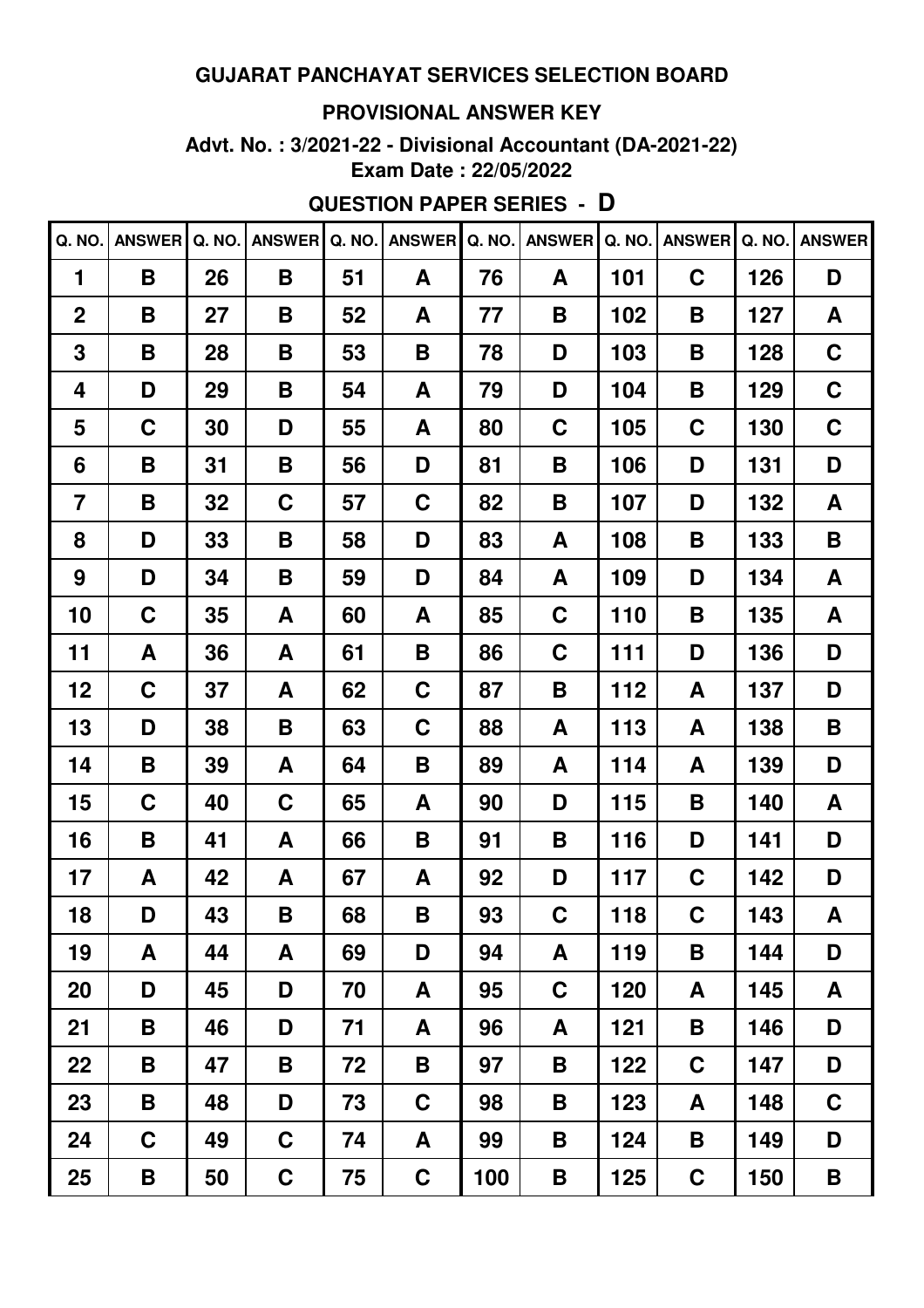#### **PROVISIONAL ANSWER KEY**

**Advt. No. : 3/2021-22 - Divisional Accountant (DA-2021-22) Exam Date : 22/05/2022**

## **QUESTION PAPER SERIES - E**

| Q. NO.         | <b>ANSWER</b> | Q. NO. | <b>ANSWER</b> | Q. NO. | <b>ANSWER</b> | Q. NO. | <b>ANSWER</b> | Q. NO. | <b>ANSWER</b> | Q. NO. | <b>ANSWER</b> |
|----------------|---------------|--------|---------------|--------|---------------|--------|---------------|--------|---------------|--------|---------------|
| 1              | B             | 26     | B             | 51     | $\mathbf C$   | 76     | A             | 101    | A             | 126    | C             |
| $\mathbf 2$    | D             | 27     | D             | 52     | D             | 77     | B             | 102    | B             | 127    | A             |
| 3              | C             | 28     | C             | 53     | B             | 78     | B             | 103    | B             | 128    | A             |
| 4              | B             | 29     | D             | 54     | A             | 79     | C             | 104    | C             | 129    | D             |
| 5              | C             | 30     | A             | 55     | A             | 80     | C             | 105    | C             | 130    | D             |
| 6              | B             | 31     | C             | 56     | A             | 81     | D             | 106    | B             | 131    | A             |
| $\overline{7}$ | A             | 32     | C             | 57     | C             | 82     | B             | 107    | A             | 132    | C             |
| 8              | B             | 33     | C             | 58     | C             | 83     | C             | 108    | D             | 133    | A             |
| 9              | B             | 34     | C             | 59     | D             | 84     | C             | 109    | A             | 134    | B             |
| 10             | C             | 35     | C             | 60     | C             | 85     | A             | 110    | A             | 135    | B             |
| 11             | A             | 36     | A             | 61     | C             | 86     | C             | 111    | A             | 136    | B             |
| 12             | D             | 37     | C             | 62     | B             | 87     | B             | 112    | C             | 137    | B             |
| 13             | B             | 38     | Β             | 63     | A             | 88     | A             | 113    | A             | 138    | C             |
| 14             | C             | 39     | C             | 64     | B             | 89     | A             | 114    | A             | 139    | A             |
| 15             | D             | 40     | B             | 65     | C             | 90     | C             | 115    | D             | 140    | C             |
| 16             | D             | 41     | D             | 66     | B             | 91     | Β             | 116    | C             | 141    | C             |
| 17             | C             | 42     | A             | 67     | A             | 92     | Β             | 117    | B             | 142    | A             |
| 18             | B             | 43     | A             | 68     | D             | 93     | B             | 118    | A             | 143    | $\mathbf C$   |
| 19             | C             | 44     | $\mathbf C$   | 69     | D             | 94     | D             | 119    | D             | 144    | $\mathbf C$   |
| 20             | B             | 45     | $\mathbf C$   | 70     | A             | 95     | D             | 120    | B             | 145    | D             |
| 21             | B             | 46     | B             | 71     | B             | 96     | D             | 121    | C             | 146    | $\mathbf C$   |
| 22             | D             | 47     | C             | 72     | $\mathbf C$   | 97     | D             | 122    | A             | 147    | D             |
| 23             | D             | 48     | D             | 73     | D             | 98     | Β             | 123    | B             | 148    | $\mathbf C$   |
| 24             | $\mathbf C$   | 49     | A             | 74     | D             | 99     | $\mathbf C$   | 124    | $\mathbf C$   | 149    | B             |
| 25             | D             | 50     | B             | 75     | $\mathbf C$   | 100    | A             | 125    | A             | 150    | Β             |